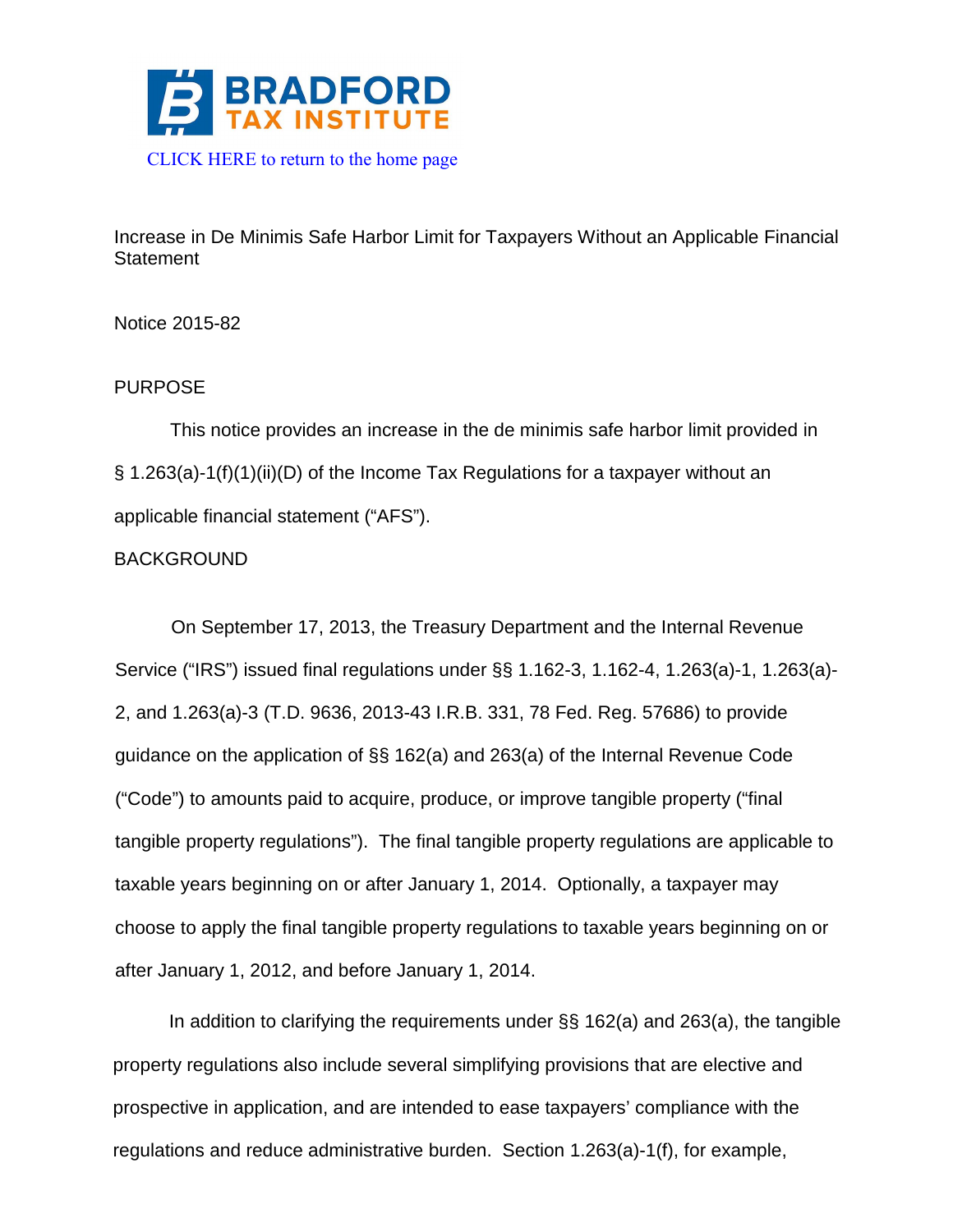provides a de minimis safe harbor election that permits a taxpayer to not capitalize, or treat as a material or supply, certain amounts paid for tangible property that it acquires or produces during the taxable year provided the taxpayer meets certain requirements and the property does not exceed certain dollar limitations. If such requirements are met, amounts paid for the qualifying property generally may be deducted under § 162, provided the amount otherwise constitutes an ordinary and necessary business expense in carrying on a trade or business. See § 1.263(a)-1(f)(3)(iv).

Under § 1.263(a)-1(f)(1)(ii)(D), a taxpayer without an AFS (as defined in § 1.263(a)-1(f)(4)) may elect to apply the de minimis safe harbor if, in addition to other requirements, the amount paid for the property subject to the de minimis safe harbor does not exceed \$500 per invoice (or per item as substantiated by the invoice). In contrast, under § 1.263(a)-1(f)(1)(i)(D), a taxpayer with an AFS may elect to apply the de minimis safe harbor if, in addition to other requirements, the amount paid for the property does not exceed \$5,000 and the taxpayer treats the amount paid as an expense on its AFS in accordance with its written accounting procedures. A larger safe harbor limitation is reasonable for a taxpayer with an AFS because an AFS provides independent assurance that the taxpayer's de minimis policies are consistent with the requirements of generally accepted accounting principles ("GAAP") and do not materially distort the taxpayer's financial statement income.

The de minimis safe harbor provided under § 1.263(a)-1(f) was intended as an administrative convenience whereby a taxpayer is permitted to deduct small dollar expenditures for the acquisition or production of new property or for the improvement of

 $-2 -$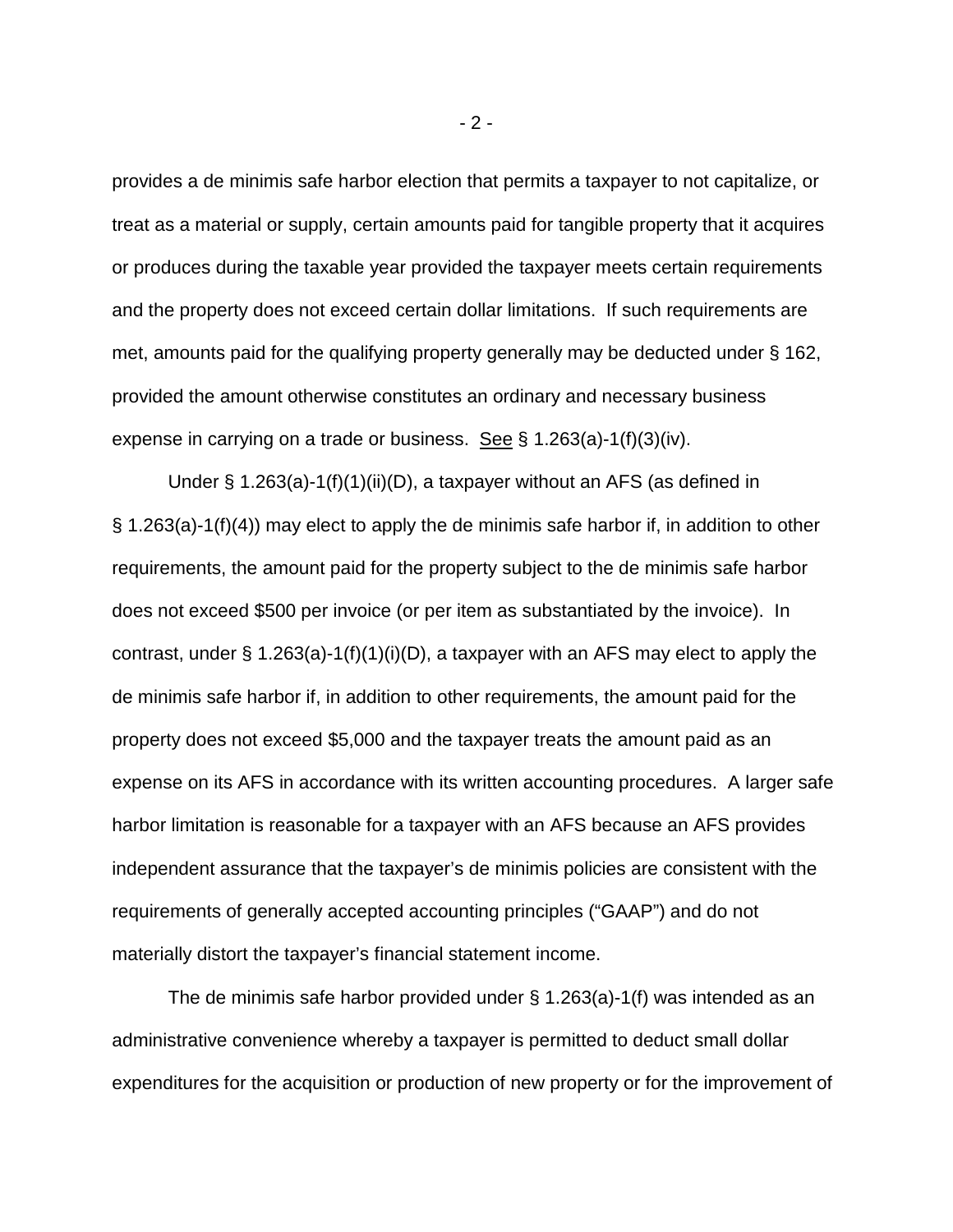existing property, which otherwise must be capitalized under § 263(a). The de minimis safe harbor does not limit a taxpayer's ability to deduct otherwise deductible repair or maintenance costs that exceed the amount subject to the safe harbor. The safe harbor merely establishes a minimum threshold below which all qualifying amounts are considered deductible. Consistent with longstanding federal income tax rules, a taxpayer may continue to deduct all otherwise deductible repair or maintenance costs, regardless of amount.

After the final tangible property regulations were issued, the Treasury Department and the IRS received numerous letters from representatives of small business taxpayers requesting that the Treasury Department and the IRS increase the de minimis safe harbor limit for taxpayers that do not have an AFS. In Rev. Proc. 2015- 20, 2015-9 I.R.B. 694, the Treasury Department and the IRS formally requested comments on whether it is appropriate to increase the de minimis safe harbor limit provided in § 1.263(a)-1(f)(1)(ii)(D) for a taxpayer without an AFS to an amount greater than \$500, and, if so, what amount should be used and the justification for considering that amount appropriate.

### **DISCUSSION**

The Treasury Department and the IRS received more than 150 comment letters suggesting an increase in the amount of the de minimis safe harbor limit for taxpayers without an AFS. The suggested increased amount ranged from \$750 to \$100,000. Generally, commenters wrote that the \$500 limitation was too low to effectively reduce the administrative burden of complying with the capitalization requirement for small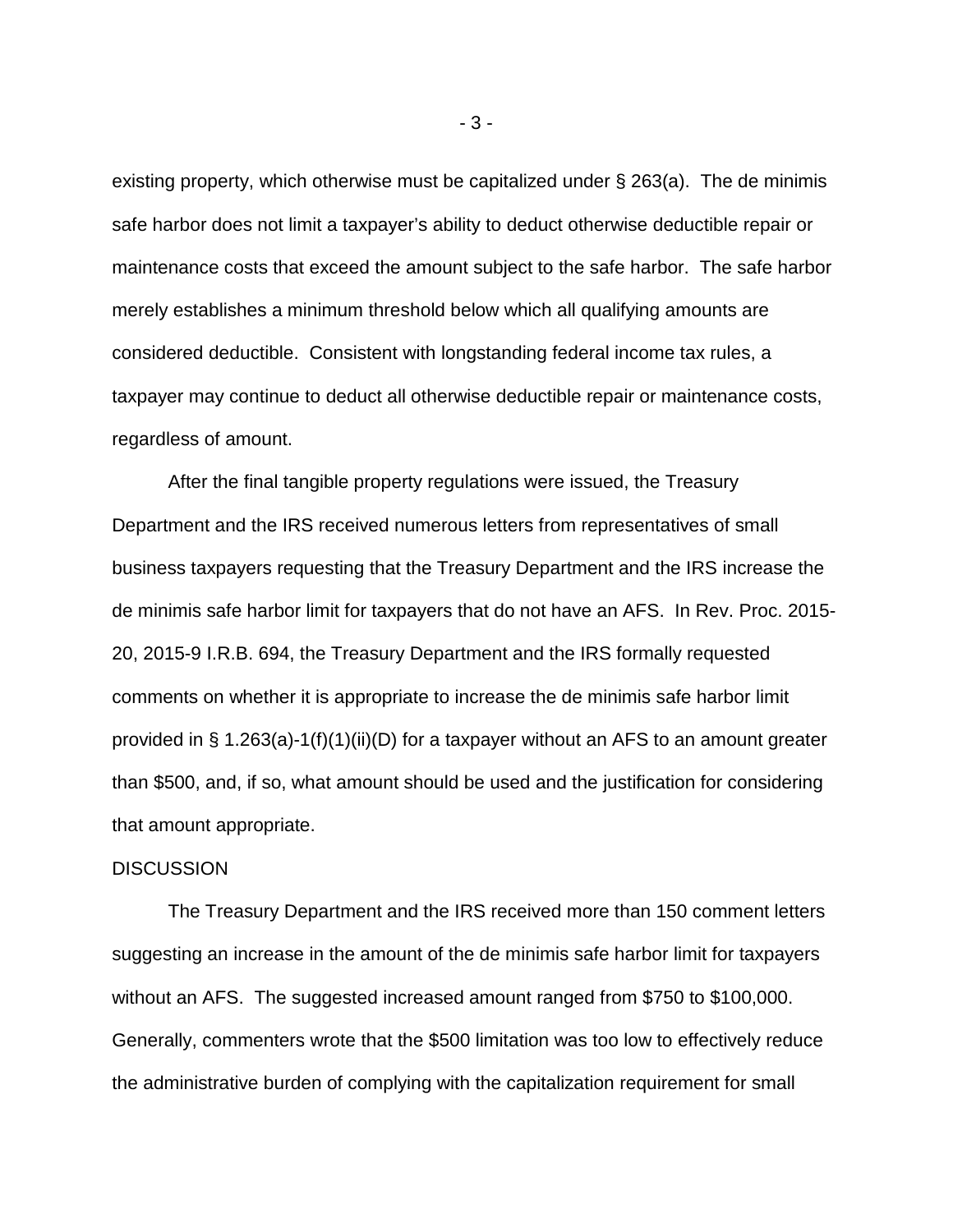business taxpayers that frequently purchase tangible property in their trades and businesses. Commenters noted that the cost of many commonly expensed items (for example, tablet-style personal computers, smart phones, and machinery and equipment parts) typically surpass the current \$500 per item or invoice threshold provided in § 1.263(a)-1(f)(1)(ii)(D). Commenters also stated that the \$500 threshold does not correspond to the financial accounting policies of many small businesses, which frequently permit the deduction of amounts in excess of \$500 as immaterial. Commenters noted that without an increase in the de minimis safe harbor limit for taxpayers without an AFS, a capitalization threshold in excess of \$500 can only be substantiated by establishing that a taxpayer's policy results in the clear reflection of income for federal income tax purposes, resulting in additional burden and uncertainty for taxpayers. Finally, many commenters expressed concern regarding the disparate treatment of taxpayers with an AFS compared to those without an AFS under the safe harbor requirements, stating that obtaining an AFS is cost prohibitive for many small businesses and does not adequately justify the substantially lower de minimis ceiling for these taxpayers.

Section 1.263(a)-1(f)(1)(ii)(D) permits the IRS to change the safe harbor limit to an amount identified in published guidance in the Federal Register or in the Internal Revenue Bulletin (see § 601.601(d)(2)(ii)(*b*)).

Having considered taxpayers' comments, the goal of the final tangible property regulations to reduce administrative burden, and the concern that taxpayers' methods of accounting clearly reflect income, the § 1.263(a)-1(f)(1)(ii)(D) de minimis safe harbor

- 4 -